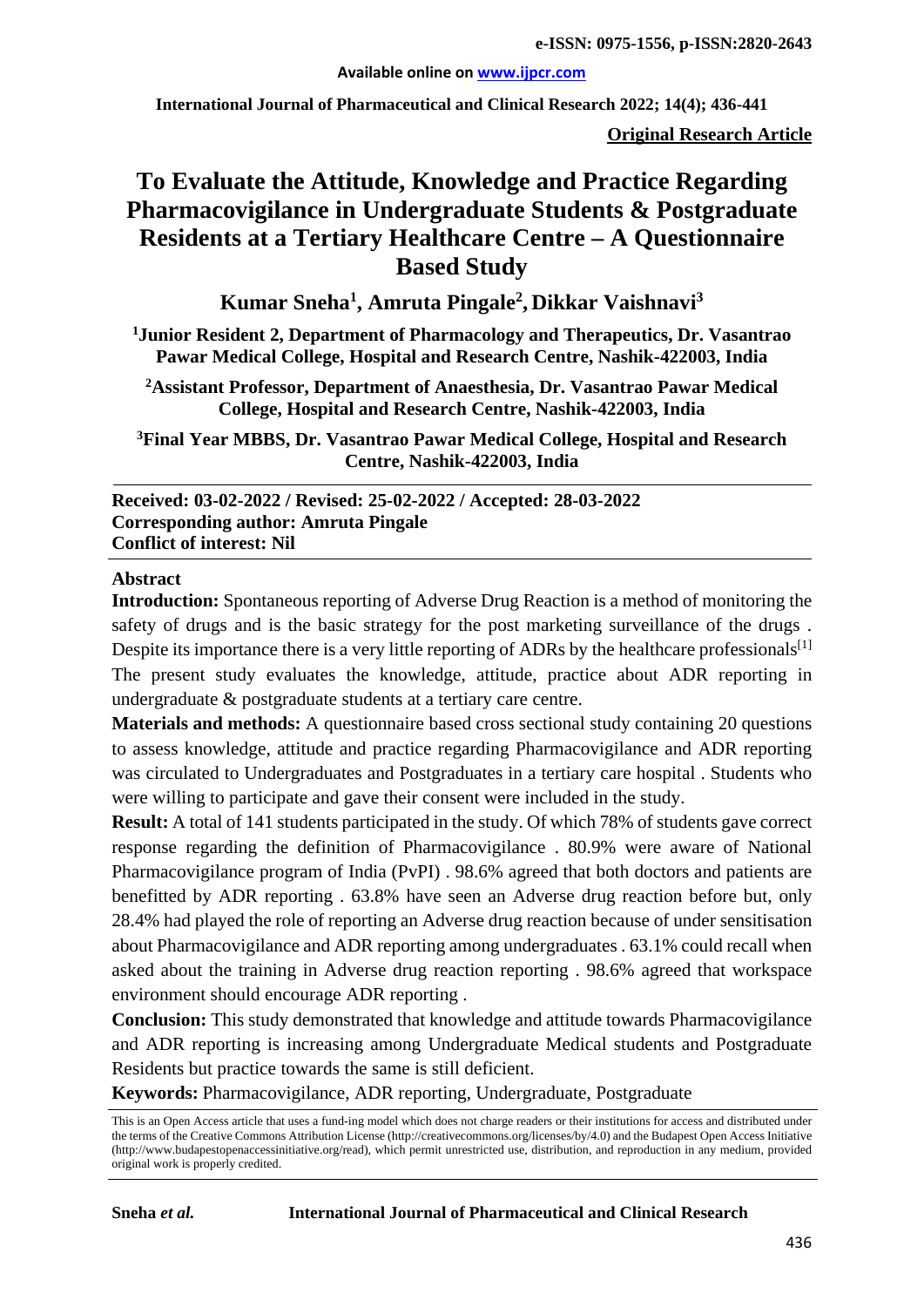# **Introduction**

The World Health Organization (WHO) defines an adverse drug reaction (ADR) as, "a response which is noxious and unintended, and which occurs at doses normally used in humans for the prophylaxis, diagnosis, or therapy of disease, or for the modification of physiological function. [1]

Adverse drug reactions have been reported as a significant cause of morbidity and mortality across all age groups, with appreciable number of hospital admissions, as well as substantial financial burden on the society and the healthcare systems . Spontaneous ADR reporting system is a global phenomenon, and the cornerstone of pharmacovigilance activities . Healthcare professionals in any capacity therefore play a crucial role in pharmacovigilance system, and as such they require considerable knowledge and expertise in the field of medication safety, especially for early recognition, detection, management and reporting of ADRs . However, studies have indicated that a large proportion of ADRs are not reported by healthcare professionals, especially in developing countries due to a number of factors including lack of awareness and knowledge of pharmacovigilance and ADR reporting . It is estimated that only 6–10% of all ADRs are reported. Thus, underreporting has been a major obstacle to spontaneous reporting of ADRs, and this poses a great challenge to pharmacovigilance activities as well as negatively impact public health. Healthcare professionals are therefore expected to consider ADR reporting as their professional obligation, since an effective system of ADR reporting is important to improve patient care and safety and in turn improving overall health. Similarly, patients play a vital role in spontaneous reporting system, as only the patient really feels the adverse effect of the drug . The success or failure of any spontaneous reporting system depends on the active involvement of reporters. Thus, direct patient participation in ADR reporting will

increase efficiency of the pharmacovigilance system, as well as bridge the gap of underreporting on the part of healthcare professionals. [2]

In order to improve the reporting rate, it is important to improve the Knowledge, Attitude and the Practices (KAP) of the healthcare professionals with regards to the ADR reporting and the pharmacovigilance. [3] Our study was a step which was taken in that direction and it endeavoured at evaluating the baseline KAP of the Undergraduate students and Postgraduate Residents at a teaching hospital, regarding the ADR monitoring and pharmacovigilance.

# **Materials and methods**

1) Study design: Questionnaire based cross sectional study

2) Site of study: Department of Pharmacology of a tertiary care hospital

3) Study participants: Undergraduates Medical students and Postgraduate Residents of all years.

Exclusion criteria:

- First year Undergraduate medical students
- Students who are not willing to participate

4) Data collection instruments: Questionnaire containing 20 questions about Pharmacovigilance and ADR monitoring were circulated on a Google form to students after they give their consent and Institutional Ethics Approval.

- Only students willing to participate in study was asked to fill the online form.
- The data collected was assessed by percentage frequency-based calculation

### **Result:**

# **Knowledge:**

89.4% Medical students gave correct response regarding definition of ADR.93.6% were aware about who all can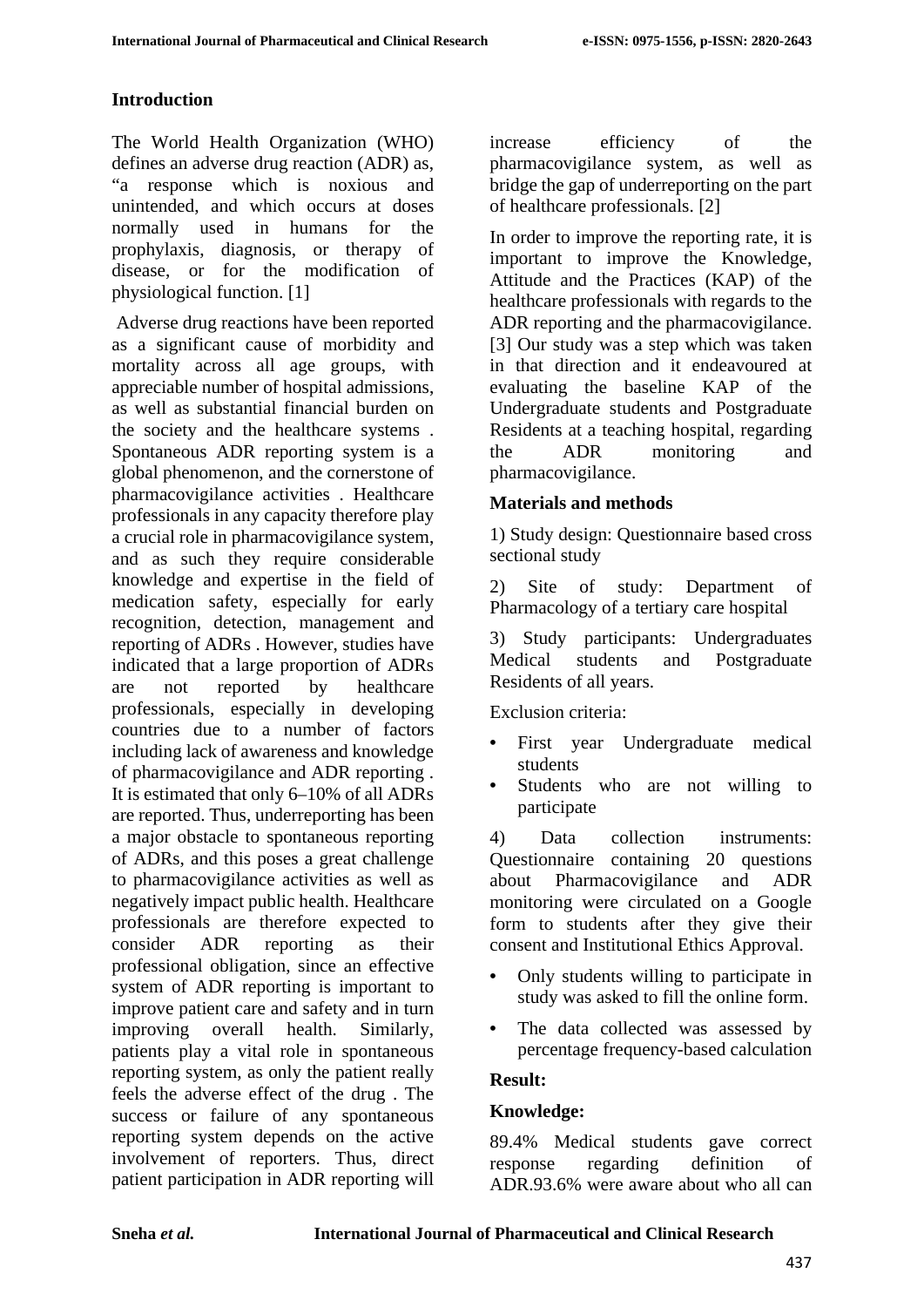report ADR. 75.2% were aware that CDSCO [Central Drugs Standard Control Organization] is the regulatory body responsible for ADR reporting. 78% were aware about the definition of Pharmacovigilance.80.9% were aware about Pharmacovigilance Programme of India.51.1% could recall about National Pharmacovigilance centre for ADR which is in Ghaziabad.46.1% could recall about the scale for causality assessment.73% were aware about international ADR reporting centre that is in Sweden [Table 1]

| Table 1: Knowledge related question and percentage of correct and incorrect response |  |  |  |
|--------------------------------------------------------------------------------------|--|--|--|

| <b>Knowledge related questions</b>                                                       | <b>Correct</b> | <b>Incorrect</b> |
|------------------------------------------------------------------------------------------|----------------|------------------|
| Define Adverse Drug Reaction                                                             | 89.4%          | 13.6%            |
| Who can report Adverse Drug Reaction?                                                    | 93.6%          | 6.4%             |
| In India which regulatory body is responsible for monitoring                             | 75.2%          | 24.8%            |
| <b>Adverse Drug Reactions?</b>                                                           |                |                  |
| What is Pharmacovigilance?                                                               | 78%            | 22%              |
| What does PvPI stand for?                                                                | 80.9%          | 19.1%            |
| Where is National Pharmacovigilance centre in India located?                             | 51.1%          | 48.9%            |
| What is the common scale used for causality assessment?                                  | 46.1%          | 53.9%            |
| Where is the international centre for Adverse Drug Reaction is<br>located?               | 73%            | 27%              |
| Is it necessary to report only serious Adverse Drug Reaction?                            | 70.9%          | 29.1%            |
| Are you aware of VIGIBASE online database for reporting<br><b>Adverse Drug Reaction?</b> | 76.6%          | 23.4%            |

### **Attitude:**

All undergraduate and postgraduate students agreed that ADR reporting is necessary. 98.6% agreed that both patients and Doctors are benefitted from reporting ADR. 82.3% feel that reporting of ADR is a medical obligation. 95.7% believes that

ADR can be prevented with proper knowledge of drug interaction. 98.6% were of the view that workspace environment should encourage ADR reporting. 87.2% answered rightly for the case scenario in table 2 that even a mild ADR should also be reported.[Table 2].

| Table 2: Attitude related questions and percentage of correct and incorrect response |  |
|--------------------------------------------------------------------------------------|--|
|--------------------------------------------------------------------------------------|--|

| <b>Attitude related questions</b>                              | <b>Correct</b> | <b>Incorrect</b> |
|----------------------------------------------------------------|----------------|------------------|
| Adverse Drug Reaction reporting is an important activity to    | 100%           |                  |
| improve safety of medicines?                                   |                |                  |
| Are the Doctors and Patients benefitted from reporting Adverse | 98.6%          | 1.4%             |
| Drug Reaction?                                                 |                |                  |
| According to you is the reporting of Adverse Drug Reaction, a  | 82.3%          | 17.7%            |
| Medical obligation?                                            |                |                  |
| Adverse Drug Reactions can be prevented by proper knowledge    | 95.7%          | 4.3%             |
| about the drug interactions?                                   |                |                  |
| Are you of the opinion that workspace environment should       | 98.6%          | 1.4%             |
| encourage reporting an Adverse Drug Reaction?                  |                |                  |
|                                                                |                |                  |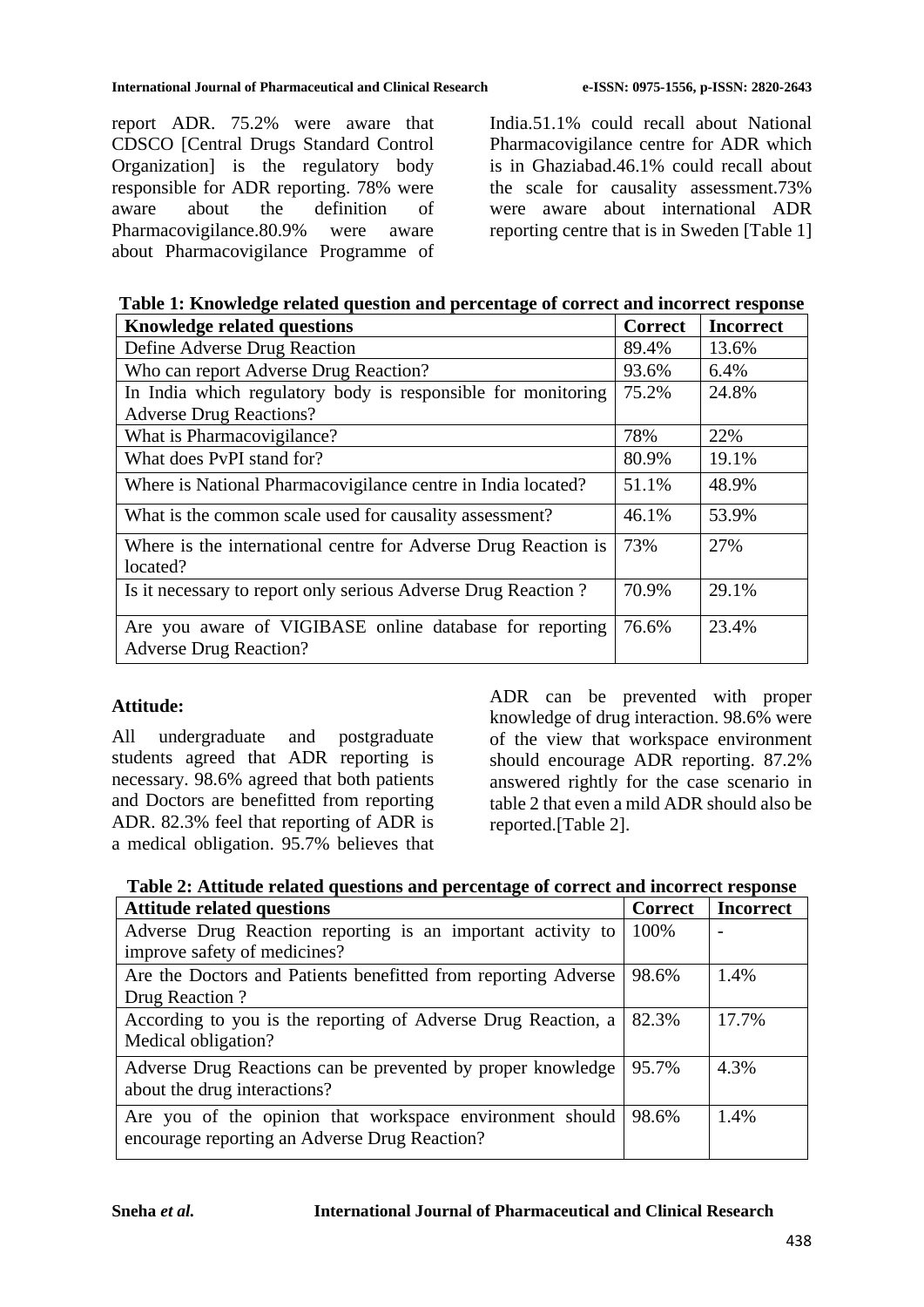| Case scenario : A 57 year/M patient who is a known case of $\mid 87.2\% \mid$ | 12.8% |
|-------------------------------------------------------------------------------|-------|
| chronic renal disease was admitted to your hospital with severe               |       |
| anaemia. Blood transfusion was advised. During the transfusion,               |       |
| patient developed chills, rigor and fever. Transfusion was stopped            |       |
| at once and the patient was managed with antipyretics,                        |       |
| antihistamines, and steroid. What will you do in this case?                   |       |
|                                                                               |       |

# **Practice:**

Among the participants, 63.8% have seen ADRs in patients before and 63.1% could recall their training in ADR reporting.

31.9% have done causality assessment of ADR . only 28.4% have reported ADR before because of under sensitisation about Pharmacovigilance and ADR reporting among undergraduates. [Table 3].

**Table 3: Practice-related questions and percentage of response**

| Practice-related questions and percentage of response                   |  |             |  |  |           |             |  |  |                                                                          |      |
|-------------------------------------------------------------------------|--|-------------|--|--|-----------|-------------|--|--|--------------------------------------------------------------------------|------|
| Have you seen an   Have you been   Have you done   Have you ever played |  |             |  |  |           |             |  |  |                                                                          |      |
| Adverse                                                                 |  |             |  |  |           |             |  |  | Drug   trained in Adverse   causality assessment   any role in reporting |      |
| Reaction                                                                |  |             |  |  |           |             |  |  | form Drug Reaction of Adverse Drug Adverse                               | Drug |
| before?                                                                 |  | reporting?  |  |  | Reaction? |             |  |  | Reaction from your                                                       |      |
|                                                                         |  |             |  |  |           |             |  |  | institution?                                                             |      |
| 63.8% (yes)                                                             |  | 63.1% (yes) |  |  |           | 31.9% (yes) |  |  | 28.4% (yes)                                                              |      |

# **Discussion:**

The major finding in our study is that both Undergraduates and Postgraduates feel that ADR reporting is necessary and Pharmacovigilance should be taught in detail. There is a major underreporting of ADR and there is a huge gap between whether they have seen or experienced ADR [63.8%] and reporting of the same[28.4%] by the students and the reason for the same could be because of under sensitisation about Pharmacovigilance and ADR reporting among undergraduates and confusion in determining that whether ADR has occurred or not. To encourage and promote ADR reporting from undergraduates, ADR ambassadors have been appointed during their second year MBBS course and they will further encourage their fellow undergraduate students and even patients and their relatives during their regular postings in various departments.

After comparing the result with other similar studies in India, it is observed that knowledge and attitude towards Pharmacovigilance is slowly increasing as many health professionals believe that it is necessary to report ADR and they all are of the view that there should be more sensitization regarding Pharmacovigilance and ADR reporting in their workspace but the actual practice of ADR reporting is still deficient among health professionals.

The adverse effect reporting rate in our study [28.4%] is similar to the study by Gupta SK et al [4] - 23.8%, Khan SA et al  $[5]$  – 19.1% and Pimpalkhute SA et al  $[6]$  -25%.

Our study state that adverse event monitoring and reporting can be significantly increased through academic interference and factors like unawareness regarding the method to determine causal relationship between ADR can be only removed by regular training for the same.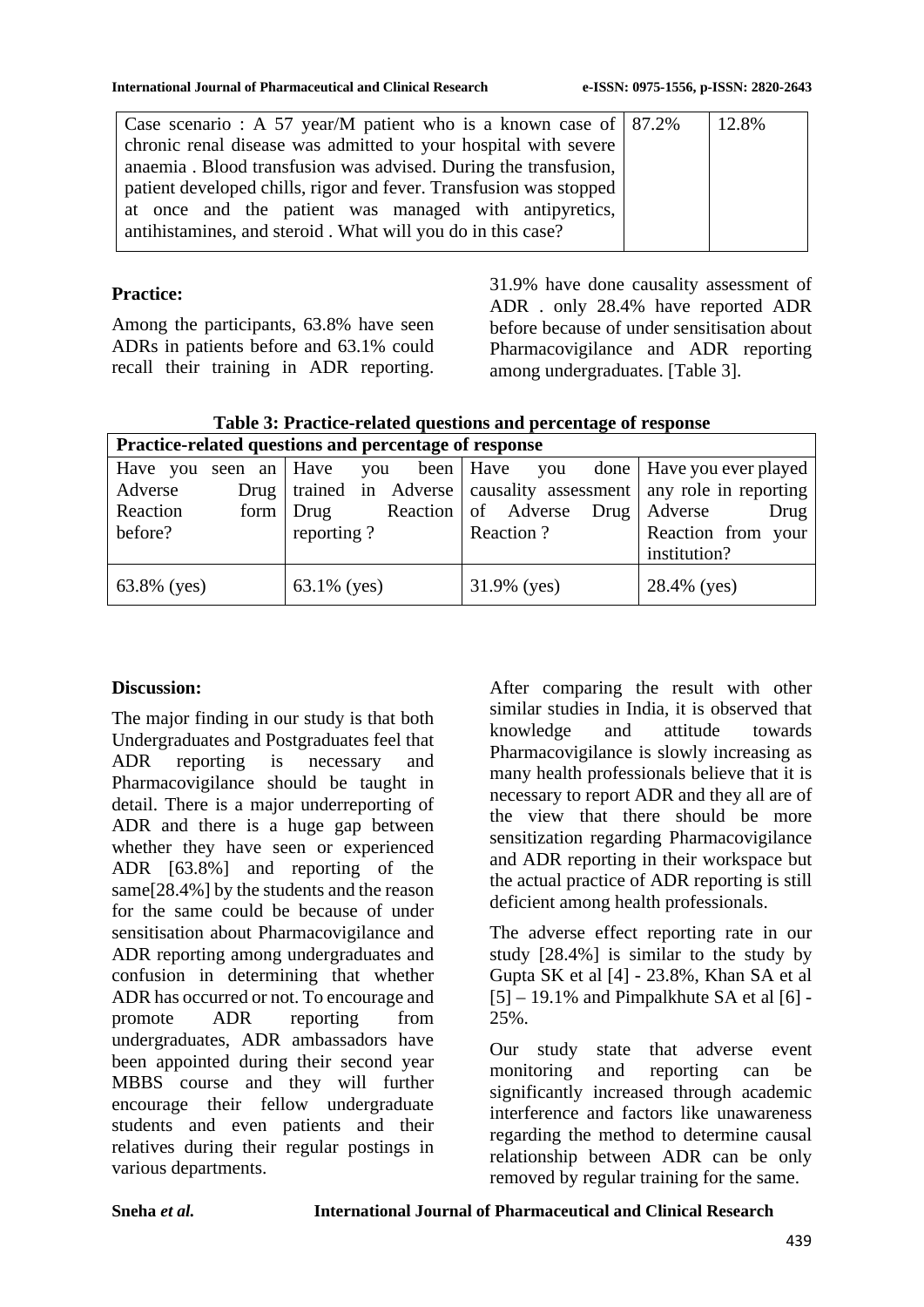Regular training on ADR reporting for Postgraduates and especially Undergraduates to increase sensitisation on ADR reporting. Easy accessibility of ADR form are the measures taken by our institute to encouraged and promote ADR reporting.

| Tuoit II Comparioni with results of the published statics from many                       |            |                                       |                 |                |  |  |  |
|-------------------------------------------------------------------------------------------|------------|---------------------------------------|-----------------|----------------|--|--|--|
| Comparison with results of the published studies from India (knowledge-related questions) |            |                                       |                 |                |  |  |  |
| <b>Definition</b>                                                                         | $of$   Our | result $-$ Gupta SK et al Pimpalkhute |                 | Bajaj JK et al |  |  |  |
| Pharmacovigilance                                                                         | 78%        | $[4] -62.4\%$                         | $SA[6] - 64.2&$ | $[7] - 77\%$   |  |  |  |
| <b>PvPI</b> program                                                                       | 80.9%      | $75.2\%$                              | 52.3%           | 59%            |  |  |  |

## **Table 4: Comparison with results of the published studies from India**

|  |  |  |  | Table 5: Comparison with results of the published studies from India |
|--|--|--|--|----------------------------------------------------------------------|
|--|--|--|--|----------------------------------------------------------------------|

| Comparison with results of the published studies from India (attitude-related questions) |       |               |                |                                                             |  |  |  |
|------------------------------------------------------------------------------------------|-------|---------------|----------------|-------------------------------------------------------------|--|--|--|
| ADR reporting   Our                                                                      |       |               |                | result-   Gupta SK et al   Rajesh R et al   Remesh A [9-11] |  |  |  |
| obligation                                                                               | 83.2% | $[5] -69.3\%$ | $[8] - 89.4\%$ | $-80%$                                                      |  |  |  |
| <b>ADR</b> Reporting   100%                                                              |       | 97%           | 91.8%          | 89%                                                         |  |  |  |
| necessary                                                                                |       |               |                |                                                             |  |  |  |
| <b>Teaching</b><br>and<br>encouragement<br><b>ADR</b><br><sub>of</sub><br>reporting      | 98.6% | 92.1%         | 94.1%          | 76%                                                         |  |  |  |

| Table 6: Comparison with results of the published studies from India                     |
|------------------------------------------------------------------------------------------|
| Comparison with results of the published studies from India (practice-related questions) |

| <b>Seen ADR</b>                 | Our   |                | result-   Gupta SK et al   Khan SA et al   Pimpalkhute SA |                |
|---------------------------------|-------|----------------|-----------------------------------------------------------|----------------|
|                                 | 63.8% | $[4] - 64.4\%$ | $[5]$ – NA                                                | $[6] - 67.8\%$ |
| <b>Reported ADR</b>             | 28.4% | 23.8%          | $19.1\%$                                                  | 25%            |
| Trained on how to $\vert$ 63.1% |       | 53.5%          | 25%                                                       | <b>NA</b>      |
| report ADR                      |       |                |                                                           |                |

# **Limitations of the study:**

The major limitation of this study was small study population and some other factors such as accuracy to recall and personal bias could also have affected the results in some ways.

### **Conclusion:**

In conclusion , our study showed that majority of students [undergraduates and postgraduates] had good knowledge and attitude regarding pharmacovigilance and ADR Reporting but reporting rate of the ADR by them is low. There was also a gap between ADR experienced and ADR reported by the students.

Our study also showed that undergraduate and postgraduate students have started to understand the importance of pharmacovigilance and ADR reporting because majority of the participants agreed that ADR and pharmacovigilance should be taught in their workspace environment and both patients and doctors are benefitted from ADR reporting.

For all medicines, there is a trade-off between its benefit and its potential for harm. By ensuring that medicines of good quality, safety and efficacy are used rationally, the harm can be minimized. Such practices regarding sensitization of ADR reporting can be of potential benefit for safer use of drugs in the long term.